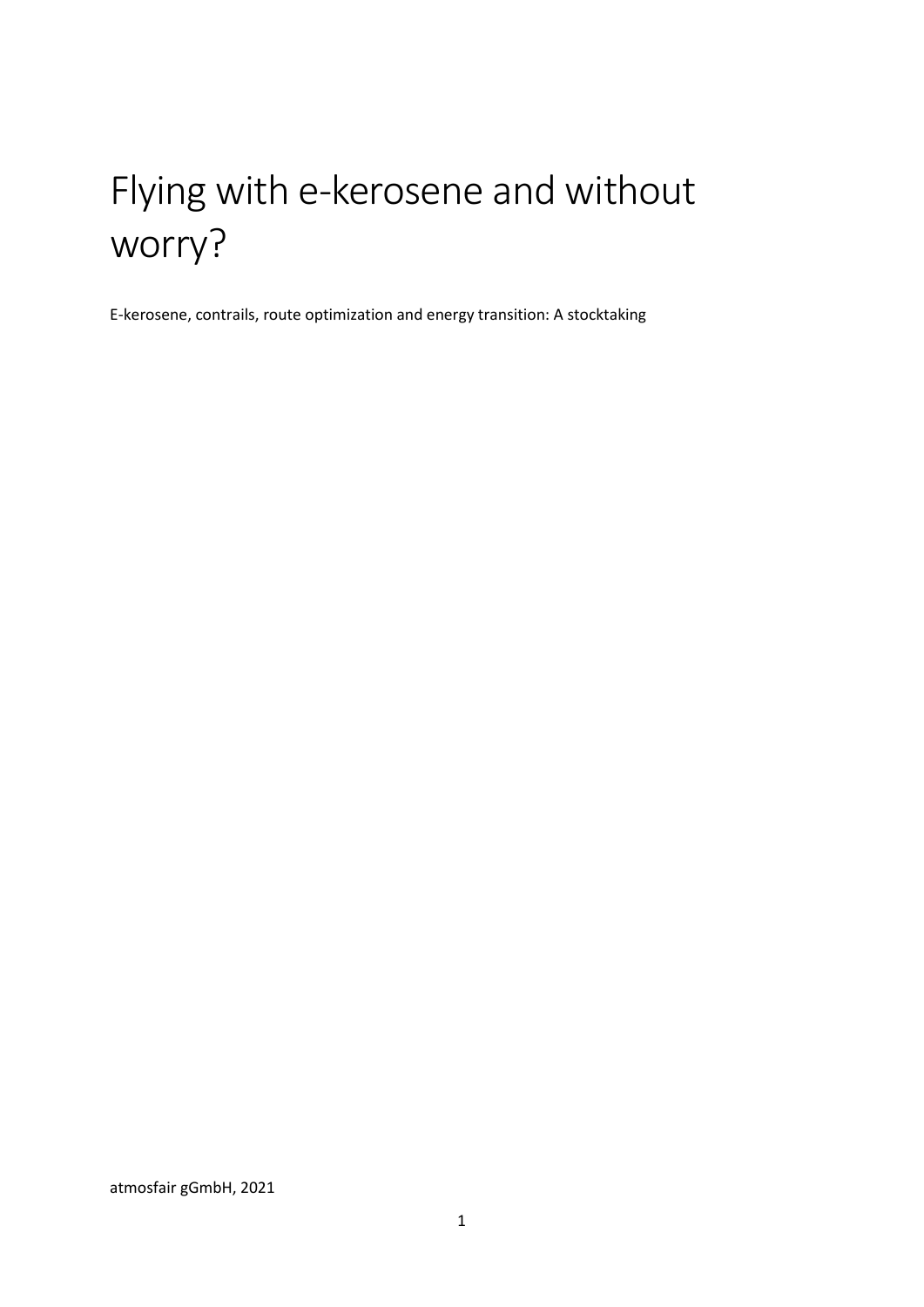# Table of Contents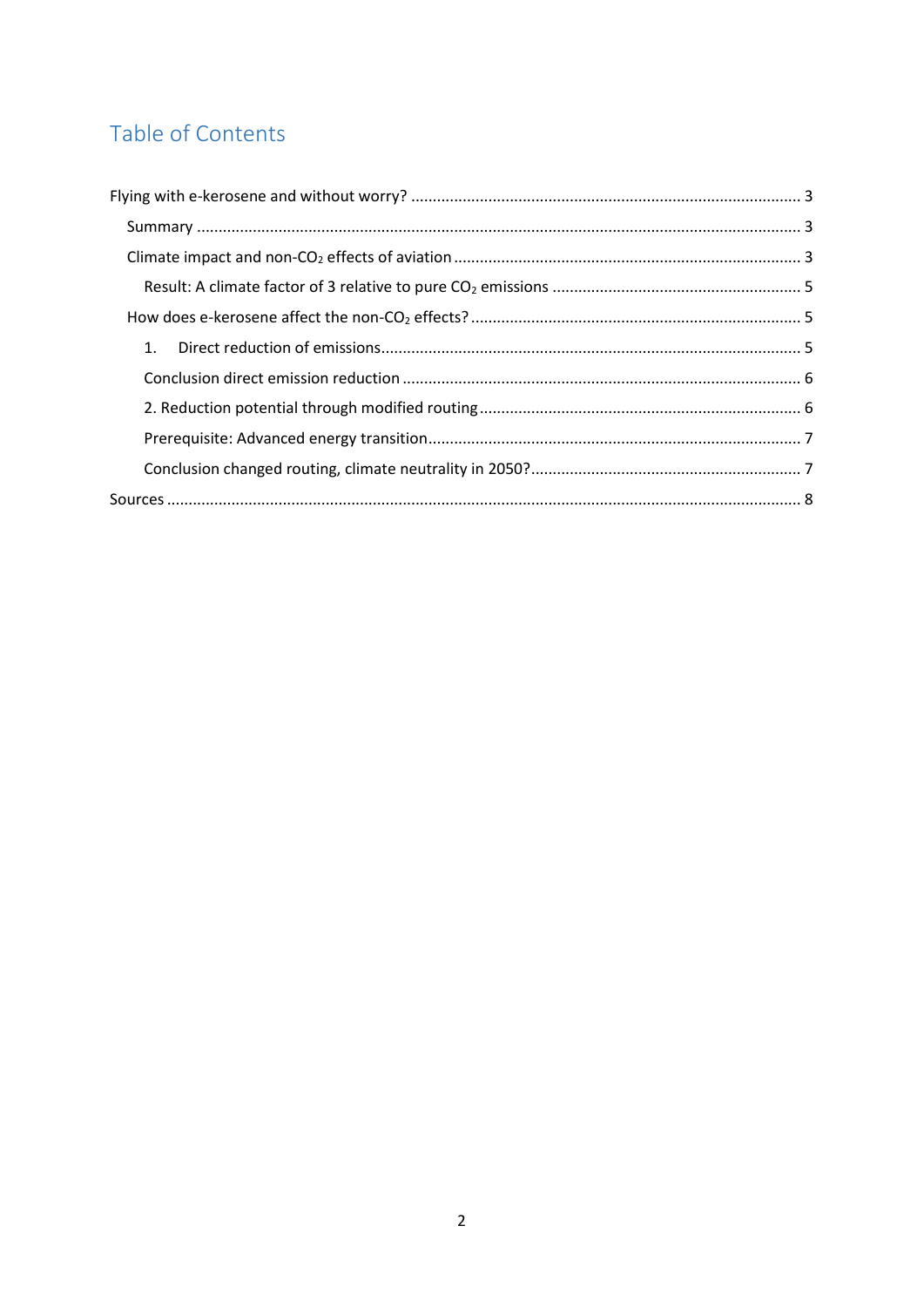# <span id="page-2-0"></span>Flying with e-kerosene and without worry?

## <span id="page-2-1"></span>Summary

Sustainable e-kerosene has the great advantage of burning  $CO<sub>2</sub>$ -neutral: Only so much  $CO<sub>2</sub>$  comes out of the engine as was previously extracted from the atmosphere for the production of e-kerosene, if produced according to the atmosfair fairfuel standard with CO<sup>2</sup> originating from non-fossil residues or direct air capture.

Does this mean that we can already fly climate-neutral with green e-kerosene? Unfortunately not, because the use of e-kerosene in jet turbines also leads to a number of other climate effects similar to fossil kerosene. These include in particular the formation of contrails and ozone at high altitudes, collectively known as "non- $CO<sub>2</sub>$  effects". These actually warm the climate twice as much as the pure CO<sup>2</sup> from the kerosene.

This paper presents how e-kerosene performs in terms of non- $CO<sub>2</sub>$  effects. We will see that ekerosene has significantly lower non-CO<sub>2</sub> emissions and thus causes significantly less non-CO<sub>2</sub> effects. Although scientific research does not yet provide a final answer, it can be roughly estimated that the use of 100% sustainable e-kerosene could roughly halve the total climate impact of aviation ( $CO<sub>2</sub>$  and non- $CO<sub>2</sub>$ ).

The remaining contrails and ozone formation, and consequently the overall climate impact of air traffic, could ultimately fall to almost zero if flight routes and altitudes are also optimised. However, since this would increase fuel consumption, and e-kerosene requires significantly more energy to produce than it contains, it will be necessary to balance it from a climate policy perspective: How much e-kerosene production with the needed high energy input is appropriate in relation to the total renewable energy production, as long as the energy transition is not yet complete?

Sustainable e-kerosene is therefore an important first step towards climate compatible flying and, if applied correctly, can also lead to climate-neutral flying in the long term. Until then the following applies: Flying less is better for the climate.

## <span id="page-2-2"></span>Climate impact and non- $CO<sub>2</sub>$  effects of aviation

We first provide a brief overview of the state of the scientific research on non-CO<sub>2</sub> effects and discuss the use of sustainable e-kerosene.

We consider the following non- $CO<sub>2</sub>$  effects caused by aviation that influence the atmospheric radiation budget. They occur in addition to the pure  $CO<sub>2</sub>$  emissions, which are the same for ekerosene and fossil kerosene (3.16 kg  $CO<sub>2</sub>$ / kg kerosene).

 $\circ$  Contrails: The hot, particle-rich exhaust from aircraft can lead to contrail formation under certain atmospheric conditions. The atmospheric conditions for contrail formation depend on the humidity and temperature of the surrounding air, and thus on the time of year (Yin, et al., 2018) .

When contrails form, their optical properties (including reflectivity) and lifetime are largely determined by the surrounding air and the number of initial ice particles (Burkhardt, 2018) . In the relevant region, this behaves approximately linear to the number of particles in the exhaust gas.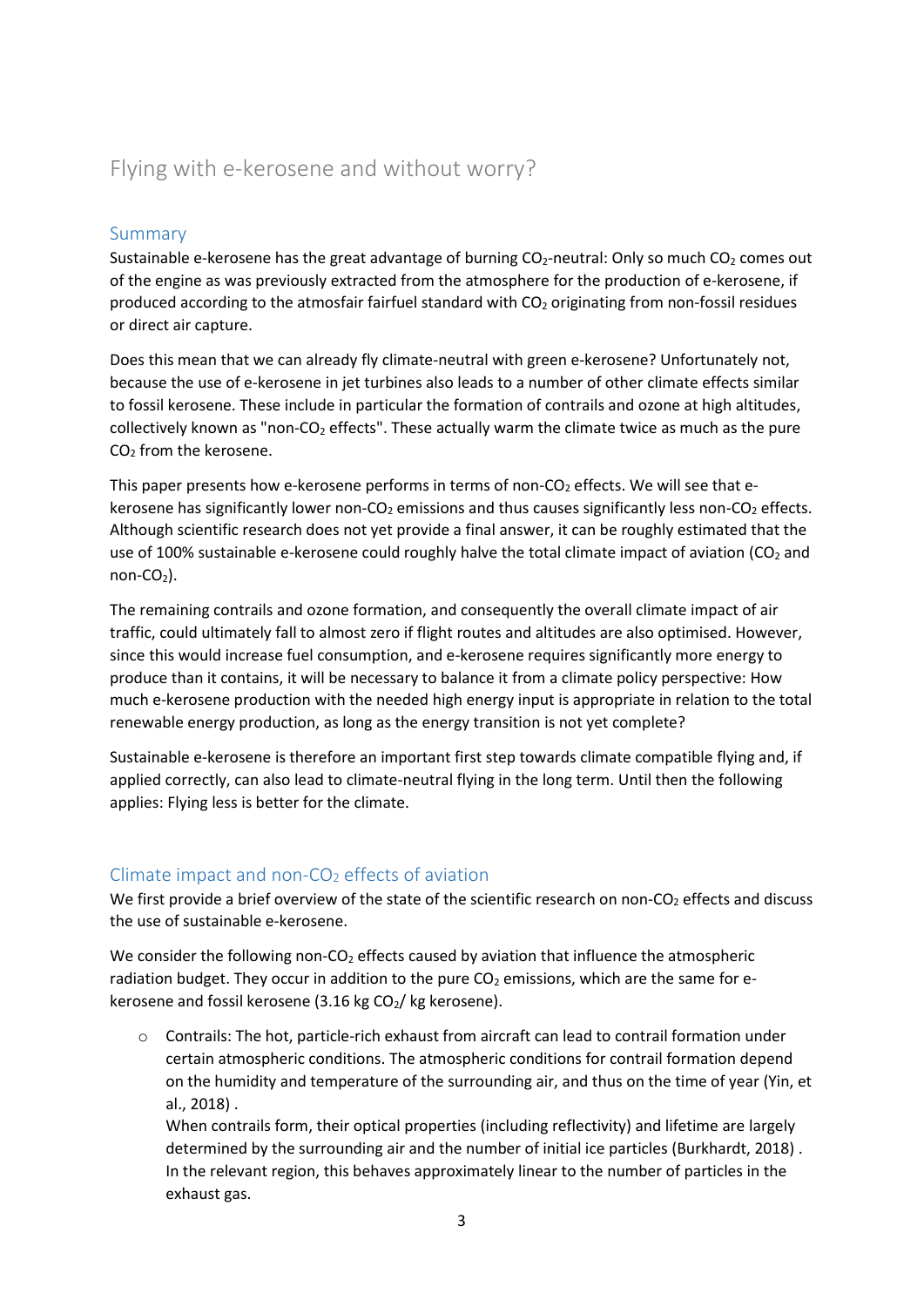In addition to the lifespan and the optical properties of the contrails, the reflectivity of the ground (depending on the properties and colour of the ground, technical term: albedo) and the time of day also determine their effect on the climate. If the climate impact of contrails is averaged over a longer period of time and the whole world, it is about as strong as that of CO<sup>2</sup> emissions from air traffic.

- $\circ$  NO<sub>x</sub>: Nitrogen oxides have an effect on the local ozone concentration (analogous to the former ozone smog formation in cities), and in a further step on the methane concentration of the atmosphere (methane depletion). Both effects have opposite climate impacts (warming and cooling), with the warming effect being the clearly predominant one. As in the contrails case, the rule of thumb calculation shows that the net warming effect of nitrogen oxides from a flight is about as strong as that of  $CO<sub>2</sub>$  alone.
- $\circ$  Other components: Water vapor leads to only minor warming due to its short lifetime in the atmosphere. Black carbon leads to warming independently of the above-mentioned influence on contrail formation, while sulphate compounds have a cooling effect. Roughly speaking, the warming potential of these effects roughly cancel each other out.

To simplify the complex dynamic processes of the different effects, scientists have introduced socalled metrics that compare the climate impact of the effects listed above with the climate impact of pure CO<sub>2</sub> emissions.

The metrics differ, for example, in the consideration of historical climate impacts or the feedbacks in the climate system. Among other things, a time horizon is chosen over which the climate impact is considered. Which metric and time horizon is chosen also depends on the climate policy. According to international climate policy and the Kyoto Protocol Convention, a time horizon of 100 years is usually assumed in order to adequately take into account the long-lived effects of gases such as  $CO<sub>2</sub>$ or nitrous oxide.

The German Federal Environment Agency (UBA) recommends the *average temperature response (ATR100)* metric for aviation over a 100-year period. (Niklaß, et al., 2020) . Another generally established metric (not specifically for emissions from aviation) is the *global warming potential (GWP)*, which is specified by the *Intergovernmental Panel on Climate Change (IPCC)* over time horizons of 20, 50 and 100 years, depending on whether short- or long-term climate impacts are to be considered. In 2020, Lee et al. also developed the GWP\*, which no longer compares the absolute effects of different pollutants, but their change over time. The question GWP\* asks is: How much  $CO<sub>2</sub>$ would air traffic have to emit worldwide in order to achieve the same increase in global warming as that caused by the increase in, for example, contrails between 2000 and 2018?

Table 1 lists these metrics for the non- $CO<sub>2</sub>$  effects described above. The reference parameter is always CO<sub>2</sub>, which is given here as the "lead gas" and for normalization with a warming effect of 1. Depending on the metric, contrails and nitrogen oxides have a contribution to climate impact comparable to that of  $CO<sub>2</sub>$  emissions (see the "rule of thumb" above). Water vapour, black carbon and sulphate compounds have a comparatively small and partly opposite effect.

|         | CO <sub>2</sub> | Condensation | NO <sub>x</sub> | $H_2O$ | Carbon | SO <sub>2</sub> |     | Source         |
|---------|-----------------|--------------|-----------------|--------|--------|-----------------|-----|----------------|
|         |                 | trails       |                 |        | black  |                 |     |                |
| Simple  | 1.00            | 1.00         | 1.2             | 0.2    | N/A    | N/A             | 3.4 | (Niklaß, 2020) |
| ATR100  |                 |              |                 |        |        |                 |     |                |
| GWP*100 | 1.00            | 1.77         | 0.33            | 0.04   | 0.02   | $-0.15$         | 3.0 | (Lee, 2020)    |
| GWP50   | 1.00            | 1.09         | 0.28            | 0.04   | 0.02   | $-0.14$         | 2.3 | (Lee, 2020)    |
| GWP20   | 1.00            | 2.32         | 0.86            | 0.08   | 0.04   | $-0.30$         | 4.0 | (Lee, 2020)    |

*Table 1: Comparison of metrics for the climate impact of air traffic*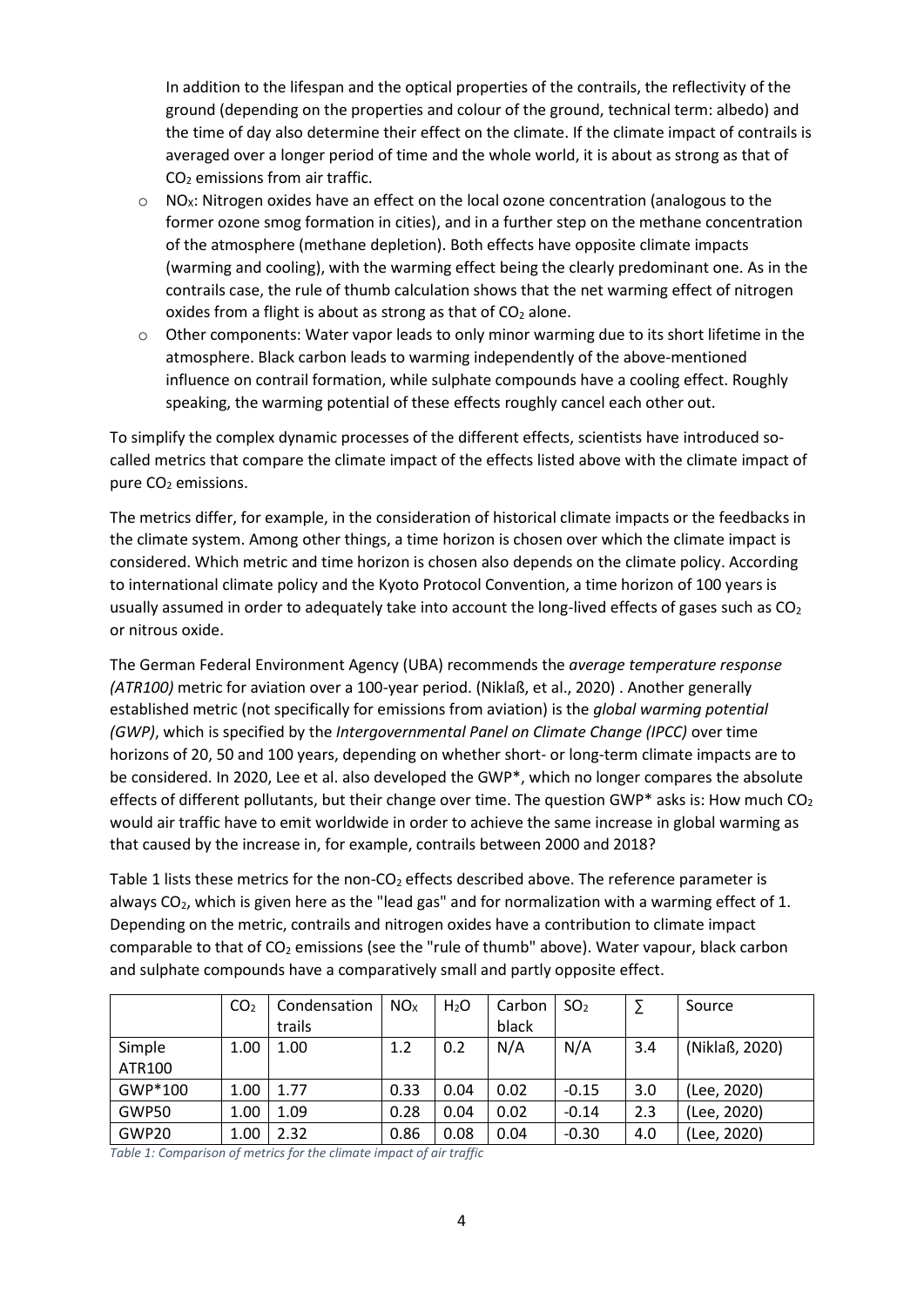#### <span id="page-4-0"></span>Result: A climate factor of 3 relative to pure  $CO<sub>2</sub>$  emissions

Overall, this leads to the conclusion that air traffic in total ( $CO<sub>2</sub>$  and non- $CO<sub>2</sub>$ ) warms the climate three times more (in the table 3.0 or 3.4) than the  $CO<sub>2</sub>$  emissions alone. Therefore, atmosfair applies this "factor 3" to all  $CO<sub>2</sub>$  emissions at high altitudes to the pure  $CO<sub>2</sub>$  emissions in order to capture the climate impact of the non- $CO<sub>2</sub>$  emissions.

#### <span id="page-4-1"></span>How does e-kerosene affect the non- $CO<sub>2</sub>$  effects?

The use of synthetic kerosene in aviation affects the non-CO<sub>2</sub> effects directly through a change in the composition of exhaust gases and indirectly through the option of rerouting with a reduced climate impact. In this section, we discuss hypothetical scenarios for the use of 100% e-kerosene.

#### 1. Direct reduction of emissions

<span id="page-4-2"></span>A complete fuelling with e-kerosene affects the emissions as follows:

- $\circ$  With sustainable e-kerosene, CO<sub>2</sub> emissions are reduced to about 1% (only residual emissions from the upstream chain, e.g. plant construction), because the production of ekerosene has previously removed this  $CO<sub>2</sub>$  from the atmosphere. (Schmidt, et al., 2016).
- $\circ$  Depending on the estimate, particulate emissions are reduced by around 45% to (Lobo, et al., 2011) to 98% (Blakey, et al., 2010) (Corporan, et al., 2007) . Various studies with different methodologies (experiments on the ground or in the air) arrive at a wide range of results here. Further studies are necessary for a more precise quantification. (Gierens, et al., 2016) .

Since the number of ice seeds depends sublinearly on particle emissions, an assumed 45% reduction in particle emissions leads to about a 20% reduction in the climate impact of *radiative forcing of* contrails; a 98% reduction in particle emissions leads to about a 90% reduction in *radiative forcing of* contrails (see Figure 1). (Burkhardt, et al., 2018) .



*Figure 1: Climate impact (radiative forcing, RF) as a function of normalized number of ice particles (Burkhardt, et al. 2018).*

- $\circ$  Nitrogen oxide emissions are reduced by up to 12 %. (Blakey, et al., 2010) and thus also the warming effect via ozone formation.
- o Due to the lack of Sulphur, synthetically produced e-kerosene is assumed to reduce aerosols by a factor of 10 (Braun-Unkhoff et al., 2017)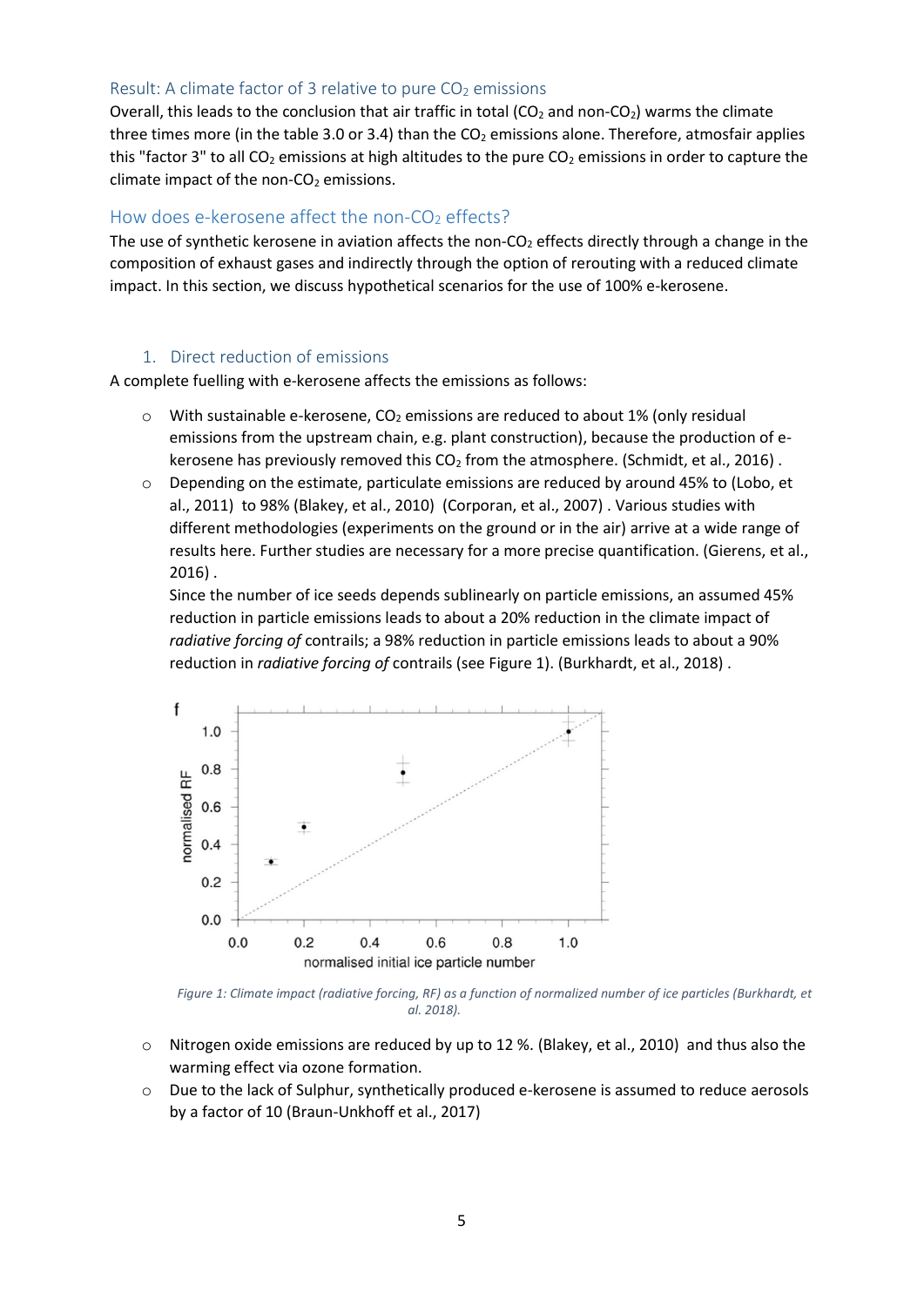<span id="page-5-0"></span>The non-CO<sub>2</sub> effects of aviation are therefore significantly reduced by the use of synthetic kerosene. This is due to the reduced particulate and nitrogen oxide emissions. Under the simplifying assumptions that the e-kerosene is also completely  $CO_2$ -free in the upstream chain and that the reduction in emission quantities has a linear effect on the climate impact of the non-CO<sub>2</sub> effects, we obtain the following rough estimate for the climate impact for the use of 100% e-kerosene (Table 2).

|                    | CO <sub>2</sub> | Contrails     | NO <sub>x</sub> |             |  |
|--------------------|-----------------|---------------|-----------------|-------------|--|
| Simple ATR100      | 1.00            | 1.00          | 1.2             | 3.4         |  |
| Simple ATR100, E-  | 0.0             | $0.10 - 0.80$ | 1.0             | $1.1 - 1.8$ |  |
| Kerosene           |                 |               |                 |             |  |
| GWP*100            | 1.00            | 1.77          | 0.33            | 3.0         |  |
| GWP*100 E-kerosene | 0.0             | $0.4 - 1.4$   | 0.3             | $0.7 - 1.7$ |  |

*Table 2: Highly simplified rough estimate of the climate impact of sustainable e-kerosene*

The effects of water vapour, sulphates and black carbon were neglected in this estimation.

It can be seen that the use of 100% e-kerosene would significantly reduce the overall climate impact of aviation through the reduced emissions and subsequently reduced non-CO2 effects. It is estimated that the climate impact could be reduced by about 50% to 75% in this case. This shows that ekerosene can have a significant climate change impact for aviation even beyond the pure  $CO<sub>2</sub>$ emissions. In the next section, we show that this potential can be significantly increased by changing routing of aircrafts.

#### <span id="page-5-1"></span>2. Reduction potential through modified routing

In addition to the direct reduction of emissions, the use of e-kerosene opens up further possibilities for reducing non-CO<sub>2</sub> effects through flight route optimisation.

The formation of contrails can be minimized by flying around areas where contrails can form. Typically, the air layers where the air is cold and humid enough for the formation of permanent contrails are only several hundred meters thick. Flying over or under them means for the aircraft to deviate from the optimized flight altitude, which increases fuel consumption and thus  $CO<sub>2</sub>$  emissions. In addition, these routes deviate from the cost and time optimisation.

Yin et al. found that flight path optimisation can reduce the routes where the atmospheric conditions for formation of long-lived contrails are met by 40% on average, for an additional flight time of less than 2%. (Yin, et al., 2018) . This shows that route optimisation can provide significant relief to the climate even without the use of e-kerosene.

Yamashita et al. found through simulation that the optimisation of 100 transatlantic flights on a typical winter day reduced ATR20 by about two-thirds (Yamashita, et al., 2019) . This corresponds to an almost complete reduction in non-CO2 effects, since about one third of the climate impact is caused by CO2. At the same time, flight time in this scenario increased by 6% due to the detours, but more importantly fuel consumption increased by about 20%. With fossil kerosene, this would be a significant disadvantage of this scenario from a climate protection perspective. With CO<sub>2</sub>-neutral ekerosene, on the other hand, this environmental disadvantage does not apply.

Now, the North Atlantic is generally an area where contrails are more likely to occur, compared to the equatorial region. Therefore, a lot of contrails can also be avoided over the North Atlantic by changing flight paths. In addition, studies on flight path optimisation have so far been based on numerical simulations and still require experimental validation. In addition, optimisation of a real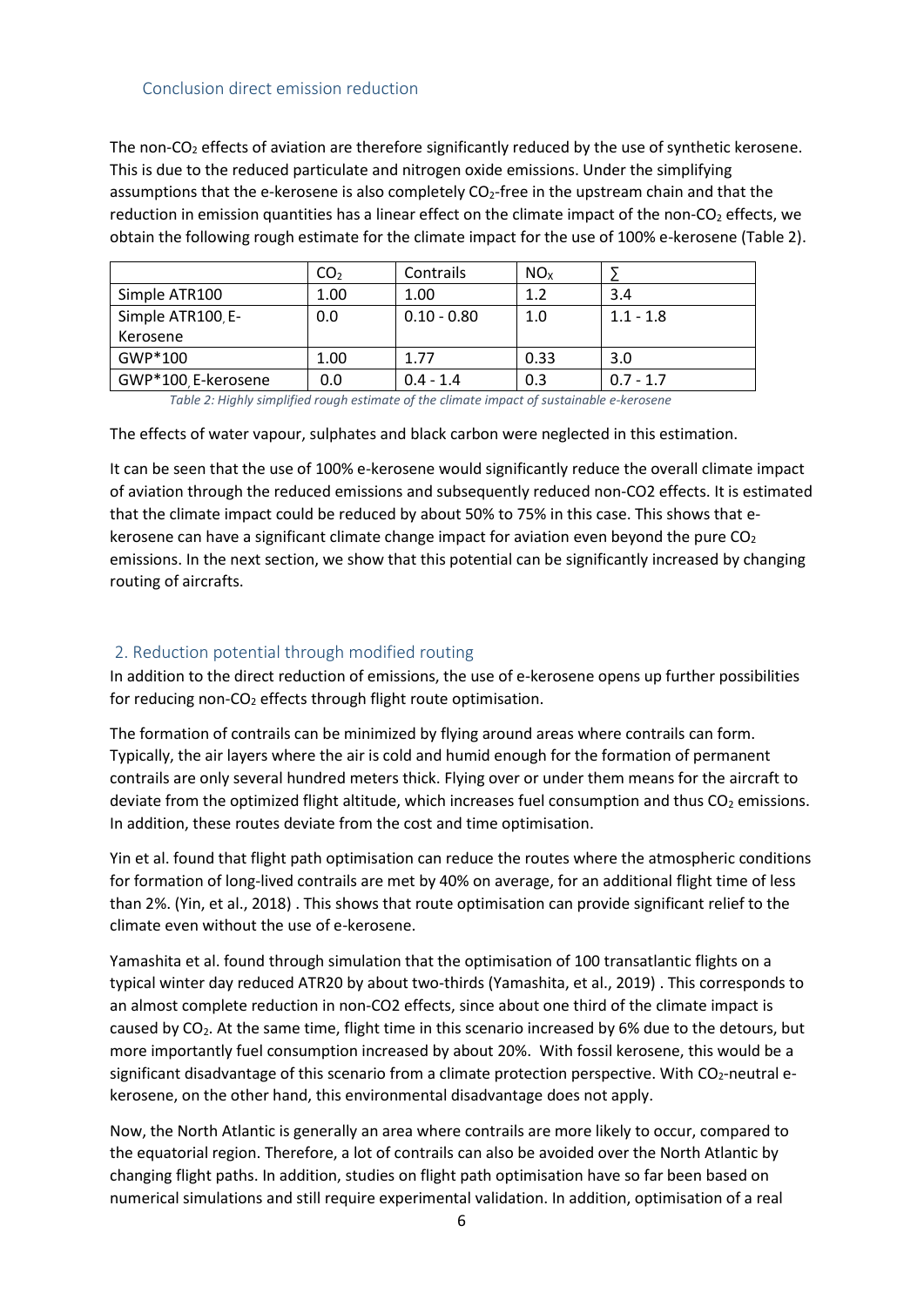flight route requires knowledge of precise weather situation, which is currently not measured with high enough precision. (Grewe, et al., 2017). .

Generally speaking, it will not be possible to fly around all contrail areas in the future, as these layers will have to be penetrated at times during the climb and descent to and from the airport alone. However, these unavoidable residual effects should remain small compared to the potential savings on longer flights mentioned before.

#### <span id="page-6-0"></span>Prerequisite: Advanced energy transition

The production of e-kerosene with today's current processes requires several times the amount of energy that is later contained in the e-kerosene. As long as the energy turnaround has not yet brought the  $CO<sub>2</sub>$  emissions of the entire economy to zero through the expansion of renewable energies, the question arises whether the use of the still scarce renewable energies can be justified for this inefficient use when they can reduce  $CO<sub>2</sub>$  several times over elsewhere.

There is a risk that the use of e-kerosene will result in a shortage of renewable electricity elsewhere. For this reason, it cannot simply be said that the best solution for climate protection is a switch to 100% e-kerosene and optimised routing as quickly as possible. Instead, it will be necessary to see and manage the development of e-kerosene in the context of the development of the energy transition.

#### <span id="page-6-1"></span>Conclusion changed routing, climate neutrality in 2050?

It has been shown that the remaining non- $CO<sub>2</sub>$  effects of e-kerosene can be significantly, almost completely, reduced by optimised routing. However, this finding is only based on model-based scenario calculations. From an environmental point of view, the resulting additional kerosene consumption would be acceptable if 100% green e-kerosene were used. However, this presupposes that the energy transition has progressed so far that there is no shortage of renewable energies needed elsewhere, where they can be used more efficiently from a climate protection perspective.

All in all, this "climate-neutral air traffic" scenario is likely to have the following assumptions

- flight routes are optimised (which also requires significant changes in national and international flight control and safety systems),
- e-kerosene is produced on a large industrial scale,
- the energy transition is successfully implemented at a level without significant shortages of renewable energy,

which are not expected to be realised in the next two decades. Only then, however, would it be justified to speak of "climate-neutral flying".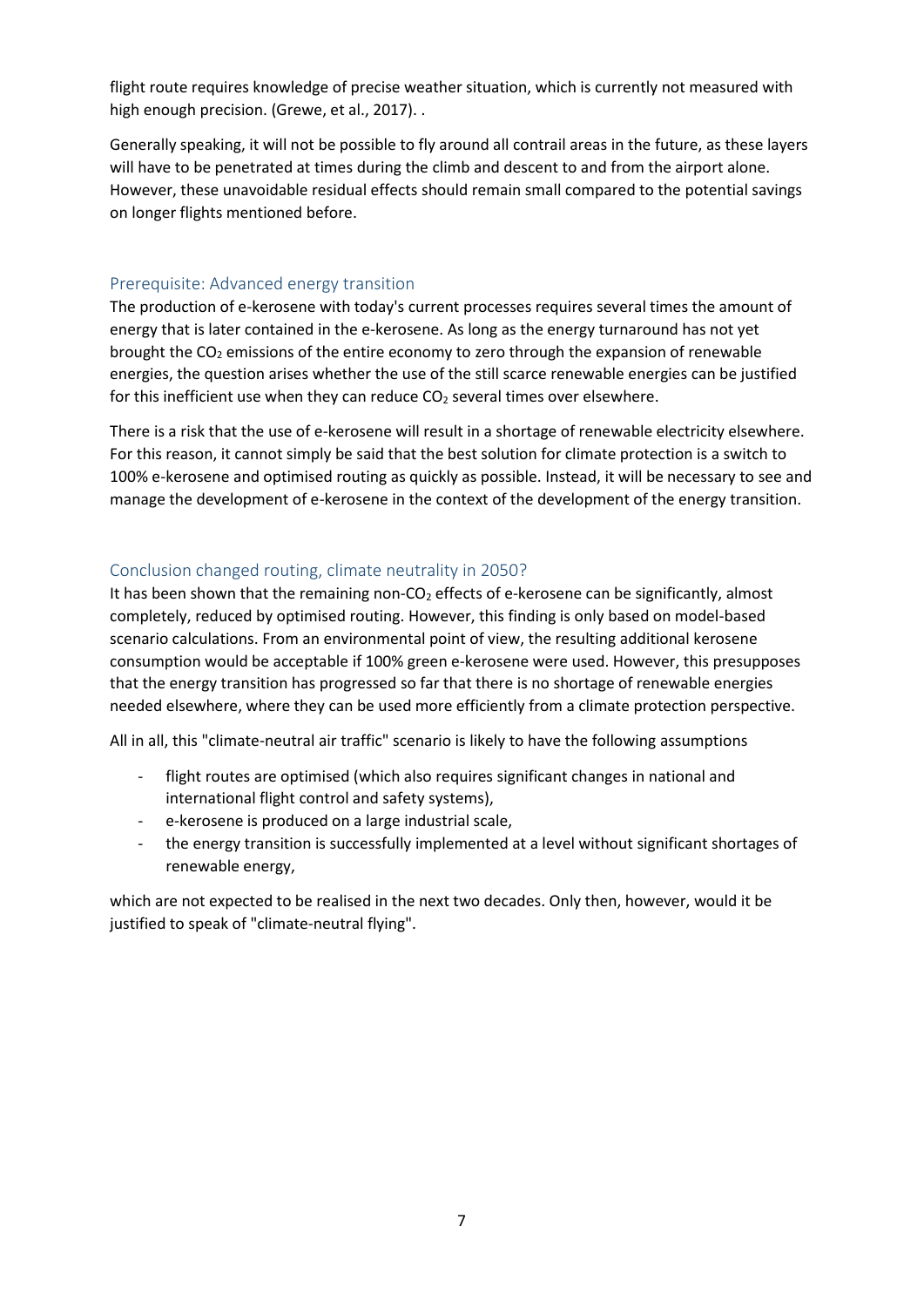## <span id="page-7-0"></span>Sources

Blakey, R. &. W., 2010. aviation gas turbine alternative fuels: a review. *Proceedings of the Combustion Institute, doi: 10.1016/j.proci.2010.09.011*.

Blakey, S., Rye, L. & Wilson, C. W., 2010. aviation gas turbine alternative fuels: A review. *Proceedings of the Combustion Institute, doi: 10.1016/j.proci.2010.09.011*.

Braun-Unkhoff, U. Riedel, C. Wahl, 2017. About the emissions of alternative jet fuels. *CEAS Aeronaut J (2017) 8:167-180*

Burkhardt, B. &. B., 2018. mitigating the contrail cirrus climate impact by reducing aircraft soot number emissions. *npj Climate and Atmospheric Science, doi: 10.1038/s4161-018-0046-4*.

Burkhardt, U., Bock, L. & Bier, A., 2018. Mitigating the contrail cirrus climate impact by reducing aircraft soot number emissions. *npj Climate and Atmospheric Science, doi: 10.1038/s4161-018-0046- 4*.

Corporan, D. B. e. a., 2007. Emissions Characteristics of a Turbine Engine and Research Combustor Burning a Fischer-Tropsch Jet Fuel. *Energy & Fuels, doi: 10.1021/ef070015j*.

Corporan, E. et al, 2007. emissions Characteristics of a Turbine Engine and Research Combustor Burning a Fischer-Tropsch Jet Fuel. *Energy & Fuels, doi: 10.1021/ef070015j*.

Gierens, B.-U. L. C. e. a., 2016. Condensation trails from biofuels/kerosene blends scoping study. *European Commission*.

Gierens, K. et al., 2016. Condensation trails from biofuels/kerosene blends scoping study. *European Commission*.

Grewe, M. F. e. a., 2017. Feasibility of climate-optimized air traffic routing for trans-Atlantic flights. *Environmental Research Letters, doi: 10.1088/1748-9326/aa5ba0*.

Grewe, V. et al, 2017. Feasibility of climate-optimized air traffic routing for trans-Atlantic flights. *Environmental Research Letters, doi: 10.1088/1748-9326/aa5ba0*.

Lee, D. et al, 2020. the contribution of global aviation to anthropogenic climate forcing for 2000 to 2018. *atmospheric environment (pre-proof), doi: 10.1016/j.atmosenv.2020.117834*.

Lee, F. S. e. a., 2020. the contribution of global aviation to anthropogenic climate forcing for 2000 to 2018. *atmospheric environment (pre-proof), doi: 10.1016/j.atmosenv.2020.117834* .

Lobo, H. &. W., 2011. *environmental science & technology, doi: 10.1021/es201902e*.

Lobo, P., Hagen, D. E. & Whitefield, P. D., 2011. Comparison of PM Emissions from a Commercial Jet Engine Burning Conventional, Biomass, and Fischer-Tropsch Fuels. *Environmental Science & Technology, doi: 10.1021/es201902e*.

Niklaß, D. G. e. a., 2020. Integration of Non-CO2 Effects of Aviation in the EU ETS and under CORSIA. *UBA* .

Niklaß, M. et al., 2020. Integration of Non-CO2 Effects of Aviation in the EU ETS and under CORSIA. *UBA*.

Schmidt, P. et al., 2016. Power-to-Liquids: Potentials and Perspectives for the Future Supply of Renewable Aviation Fuel. *UBA*.